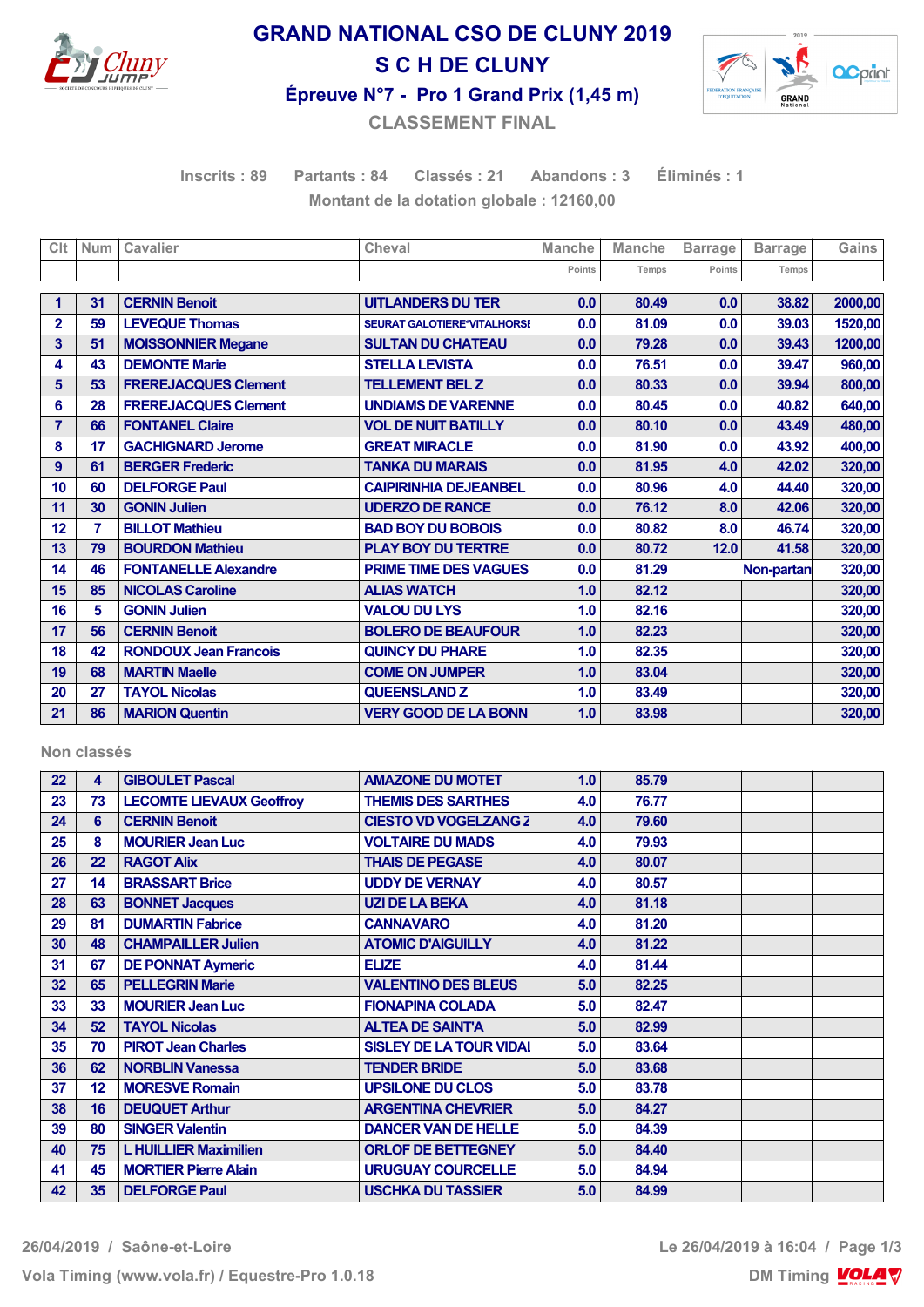#### **GRAND NATIONAL CSO DE CLUNY 2019 S C H DE CLUNY**

## **Épreuve N°7 - Pro 1 Grand Prix (1,45 m)**

**CLASSEMENT FINAL**

| Clt | Num             | Cavalier                          | <b>Cheval</b>                 | <b>Manche</b> | <b>Manche</b> | <b>Barrage</b> | <b>Barrage</b> | Gains |
|-----|-----------------|-----------------------------------|-------------------------------|---------------|---------------|----------------|----------------|-------|
|     |                 |                                   |                               | Points        | Temps         | Points         | Temps          |       |
| 43  | 76              | <b>ESCANDE Christophe</b>         | <b>RANYA DE ROY</b>           | 5.0           | 85.59         |                |                |       |
| 44  | 24              | <b>HUREL Jerome</b>               | <b>AS DE MAI</b>              | 5.0           | 85.62         |                |                |       |
| 45  | 21              | <b>FONTANELLE Alexandre</b>       | <b>UB'AIR DORCHIVAL</b>       | 6.0           | 86.09         |                |                |       |
| 46  | $\mathbf{2}$    | <b>SAISON Mathieu</b>             | <b>USHUAIA SAVOIE</b>         | 6.0           | 87.23         |                |                |       |
| 47  | 9               | <b>LEVEQUE Thomas</b>             | UN AMOUR LA GOULA*VITALHORSE  | 8.0           | 78.51         |                |                |       |
| 48  | 18              | <b>DEMONTE Marie</b>              | <b>VEGA DE LA ROCHE</b>       | 8.0           | 79.69         |                |                |       |
| 49  | 89              | <b>ROCHE Pierre Louis</b>         | <b>TELEMAQUE D'AUZOUX</b>     | 8.0           | 81.05         |                |                |       |
| 50  | 32              | <b>BILLOT Mathieu</b>             | <b>SHIVA D'AMAURY</b>         | 8.0           | 81.14         |                |                |       |
| 51  | 36              | <b>BERGER Frederic</b>            | <b>TACIANA DU MARAIS</b>      | 8.0           | 81.27         |                |                |       |
| 52  | 26              | <b>MOISSONNIER Megane</b>         | <b>BALOU STAR</b>             | 8.0           | 81.46         |                |                |       |
| 53  | 69              | <b>SEGUIN MAURE Eddy</b>          | <b>ULYS DES RONDETS</b>       | 9.0           | 82.68         |                |                |       |
| 54  | 74              | <b>RULQUIN Fabien</b>             | <b>SPLENDERO DE DAMVIL</b>    | 9.0           | 82.90         |                |                |       |
| 55  | 55              | <b>GONIN Julien</b>               | <b>QUEEN</b>                  | 9.0           | 83.54         |                |                |       |
| 56  | 84              | <b>GERKE Nicolas</b>              | <b>EASTER MONDAY</b>          | 9.0           | 84.15         |                |                |       |
| 57  | 23              | <b>CHAMPAILLER Julien</b>         | <b>KIELEKOO VAN T ET L</b>    | 9.0           | 84.38         |                |                |       |
| 58  | 44              | <b>MERMILLOD BARON Leona</b>      | <b>CHANEL DE LA CLAYE</b>     | 9.0           | 84.48         |                |                |       |
| 59  | 49              | <b>HUREL Jerome</b>               | <b>CASHFLOW</b>               | 9.0           | 84.77         |                |                |       |
| 60  | 19              | <b>MERMILLOD BARON Leona</b>      | <b>KELTA</b>                  | 9.0           | 85.42         |                |                |       |
| 61  | 3               | <b>LEROTY Stephane</b>            | <b>VICTORIUS DE RIMA</b>      | 9.0           | 85.93         |                |                |       |
| 62  | 71              | <b>CURVAT Cyrille</b>             | <b>DOLCE FZ</b>               | 9.0           | 99.74         |                |                |       |
| 63  | 82              | <b>DE MENDITTE Valery</b>         | <b>VIVE DES TOONS</b>         | 9.0           | 101.79        |                |                |       |
| 64  | 38              | <b>BONNET Jacques</b>             | <b>AMONA DU TEMPLE</b>        | 10.0          | 89.94         |                |                |       |
| 65  | 39              | <b>LE VOT Arthur</b>              | <b>ARAMIS DE B'NEVILLE</b>    | 12.0          | 78.49         |                |                |       |
| 66  | 64              | <b>LE VOT Arthur</b>              | <b>ASCOTT DES VAUX</b>        | 12.0          | 81.12         |                |                |       |
| 67  | 88              | <b>MICHELON Loic</b>              | <b>VELINA DE FARJONNIERE</b>  | 13.0          | 82.50         |                |                |       |
| 68  | 20              | <b>MORTIER Pierre Alain</b>       | <b>ANTILOPE DE LARA</b>       | 13.0          | 82.77         |                |                |       |
| 69  | 78              | <b>MASSOT Alexis</b>              | <b>PICARO</b>                 | 13.0          | 83.70         |                |                |       |
| 70  | 1               | <b>SACLIER Lalie</b>              | <b>TESCARI'JAC</b>            | 13.0          | 84.83         |                |                |       |
| 71  | 57              | <b>BILLOT Mathieu</b>             | <b>LORD DE MUZE</b>           | 14.0          | 87.03         |                |                |       |
| 72  | 10              | <b>DELFORGE Paul</b>              | <b>ANNA DU BANNEY</b>         | 14.0          | 87.86         |                |                |       |
| 73  | 58              | <b>MOURIER Jean Luc</b>           | <b>HEMINGWAY VD PADENBORF</b> | 17.0          | 84.28         |                |                |       |
| 74  | 15 <sub>1</sub> | <b>CLANGET Gilles</b>             | <b>QUIL BILL LUTTERBACH</b>   | 22.0          | 86.98         |                |                |       |
| 75  | 77              | <b>CHAMPION Alexis</b>            | <b>QUIRINO 5</b>              | 22.0          | 120.98        |                |                |       |
| 76  | 11              | <b>DE ZUCHOWICZ CNE Stanislas</b> | <b>VALCO DE RIVERLAND</b>     | 24.0          | 95.79         |                |                |       |
| 77  | 29              | <b>BOUTON Marine</b>              | <b>ZORROH</b>                 | 26.0          | 104.02        |                |                |       |
| 78  | 13              | <b>CHIAROTTO Jean Philippe</b>    | <b>DETROIT</b>                | 28.0          | 127.91        |                |                |       |
| 79  | 72              | <b>BOURGEOT David</b>             | <b>GIN ORANGE DE MUZE</b>     | 31.0          | 110.00        |                |                |       |
| 80  | 54              | <b>BOUTON Marine</b>              | <b>VIRUS DES CABANES</b>      | 40.0          | 128.10        |                |                |       |

**Forfait - Manche**

 $\mathbb{R}^n$ 

|  |  | $\Delta$ 0<br>-- | <b>RIN Marie</b> | TEK DE LALEUE<br><b>AIE</b><br>TER. |  |  |  |  |  |
|--|--|------------------|------------------|-------------------------------------|--|--|--|--|--|
|--|--|------------------|------------------|-------------------------------------|--|--|--|--|--|

**Éliminé - Manche**

| A DU CADDET<br>$\mathbf{A}$ <sup>1</sup><br>Alex<br>MNEL |
|----------------------------------------------------------|
|----------------------------------------------------------|

**Abandon - Manche**

| 34                 | <b>LEVEQUE Thomas</b>   | <b>VESOU DES SOURCES</b> |  |  |  |
|--------------------|-------------------------|--------------------------|--|--|--|
| 47                 | <b>RAGOT Alix</b>       | <b>ALME D'HELBY</b>      |  |  |  |
| $\mathbf{C}$<br>δ1 | <b>GREPILLOUX Tanie</b> | <b>APREMIER</b>          |  |  |  |

**26/04/2019 / Saône-et-Loire Le 26/04/2019 à 16:04 / Page 2/3**